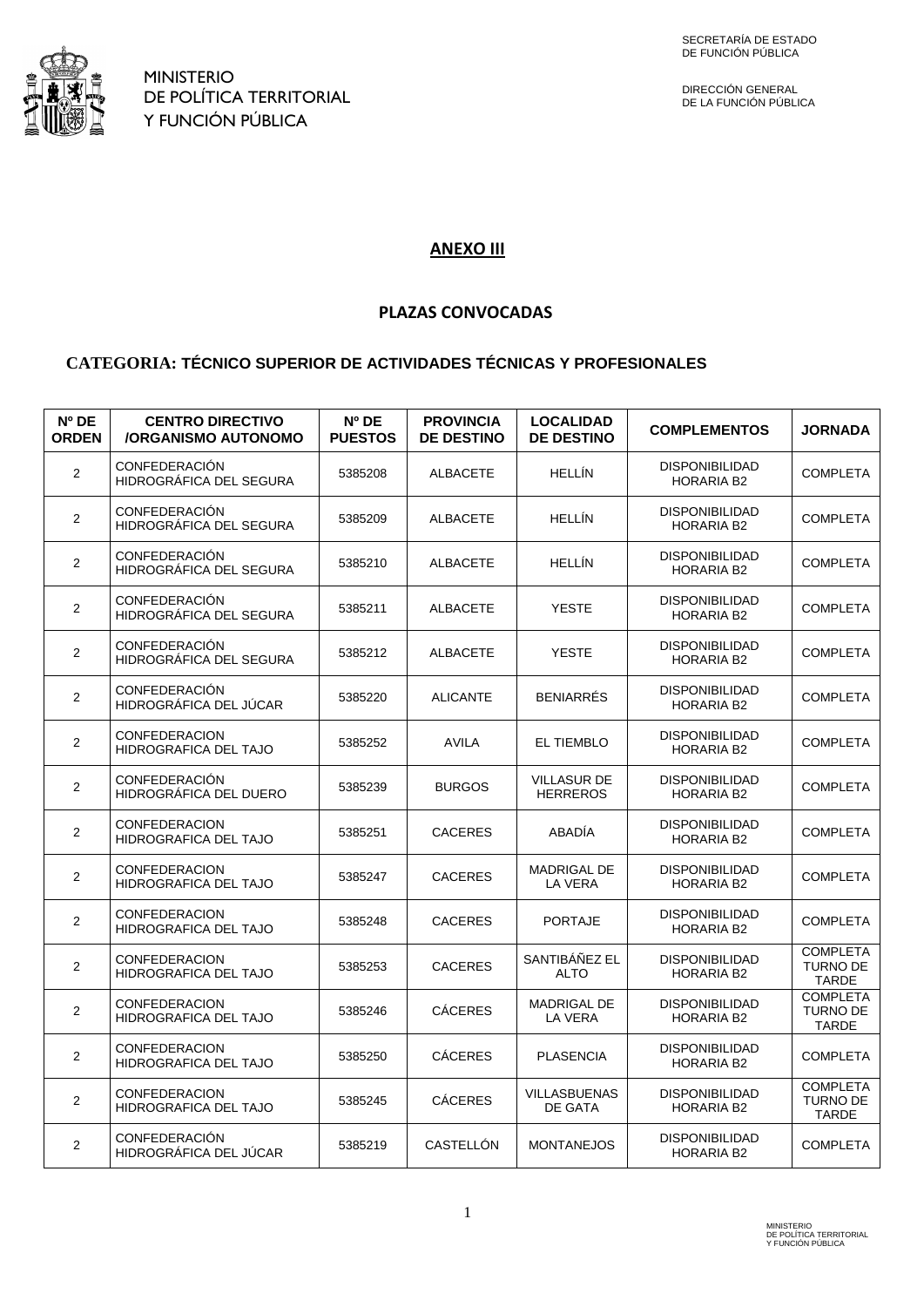

| Nº DE<br><b>ORDEN</b>   | <b>CENTRO DIRECTIVO</b><br><b>/ORGANISMO AUTONOMO</b> | $N^{\circ}$ DE<br><b>PUESTOS</b> | <b>PROVINCIA</b><br><b>DE DESTINO</b> | <b>LOCALIDAD</b><br><b>DE DESTINO</b>        | <b>COMPLEMENTOS</b>                                                 | <b>JORNADA</b>                                     |
|-------------------------|-------------------------------------------------------|----------------------------------|---------------------------------------|----------------------------------------------|---------------------------------------------------------------------|----------------------------------------------------|
| $\overline{\mathbf{c}}$ | <b>CONFEDERACIÓN</b><br>HIDROGRÁFICA DEL JÚCAR        | 5385222                          | CASTELLÓN                             | <b>ONDA</b>                                  | <b>DISPONIBILIDAD</b><br><b>HORARIA B2</b>                          | <b>COMPLETA</b>                                    |
| $\overline{2}$          | <b>CONFEDERACIÓN</b><br>HIDROGRÁFICA DEL JÚCAR        | 5385223                          | CASTELLÓN                             | <b>ONDA</b>                                  | <b>DISPONIBILIDAD</b><br><b>HORARIA B2</b>                          | <b>COMPLETA</b>                                    |
| $\overline{2}$          | CONFEDERACION<br>HIDROGRAFICA DEL TAJO                | 5385244                          | <b>GUADALAJARA</b>                    | <b>CIFUENTES</b>                             | <b>DISPONIBILIDAD</b><br><b>HORARIA B2</b>                          | <b>COMPLETA</b><br><b>TURNO DE</b><br><b>TARDE</b> |
| $\overline{2}$          | <b>CONFEDERACION</b><br>HIDROGRAFICA DEL TAJO         | 5385254                          | <b>GUADALAJARA</b>                    | <b>COGOLLUDO</b>                             | <b>DISPONIBILIDAD</b><br><b>HORARIA B2</b>                          | <b>COMPLETA</b>                                    |
| $\mathbf{2}$            | <b>CONFEDERACION</b><br>HIDROGRAFICA DEL TAJO         | 5385249                          | <b>MADRID</b>                         | <b>SAN MARTÍN DE</b><br><b>VALDEIGLESIAS</b> | <b>DISPONIBILIDAD</b><br><b>HORARIA B2</b>                          | <b>COMPLETA</b>                                    |
| $\overline{2}$          | <b>CONFEDERACIÓN</b><br>HIDROGRÁFICA DEL SEGURA       | 5385205                          | <b>MURCIA</b>                         | <b>MORATALLA</b>                             | <b>DISPONIBILIDAD</b><br><b>HORARIA B2</b>                          | <b>COMPLETA</b>                                    |
| $\mathbf{2}$            | <b>CONFEDERACIÓN</b><br>HIDROGRÁFICA DEL SEGURA       | 5385206                          | <b>MURCIA</b>                         | <b>MORATALLA</b>                             | <b>DISPONIBILIDAD</b><br><b>HORARIA B2</b>                          | <b>COMPLETA</b>                                    |
| $\mathbf{2}$            | <b>CONFEDERACIÓN</b><br>HIDROGRÁFICA DEL SEGURA       | 5385207                          | <b>MURCIA</b>                         | <b>MORATALLA</b>                             | <b>DISPONIBILIDAD</b><br><b>HORARIA B2</b>                          | <b>COMPLETA</b>                                    |
| $\overline{2}$          | <b>CONFEDERACIÓN</b><br>HIDROGRÁFICA DEL EBRO         | 5385267                          | <b>NAVARRA</b>                        | <b>AOIZ</b>                                  | <b>DISPONIBILIDAD</b><br><b>HORARIA B2 SINGULAR</b><br>DE PUESTO D1 | <b>COMPLETA</b>                                    |
| $\mathbf{2}$            | <b>CONFEDERACIÓN</b><br>HIDROGRÁFICA DEL DUERO        | 5385237                          | <b>PALENCIA</b>                       | <b>AGUILAR DE</b><br>CAMPOO                  | <b>DISPONIBILIDAD</b><br><b>HORARIA B2</b>                          | <b>COMPLETA</b>                                    |
| $\mathbf{2}$            | <b>CONFEDERACIÓN</b><br>HIDROGRÁFICA DEL DUERO        | 5385238                          | SALAMANCA                             | EL BODÓN                                     | <b>DISPONIBILIDAD</b><br><b>HORARIA B2</b>                          | <b>COMPLETA</b>                                    |
| $\overline{2}$          | <b>CONFEDERACIÓN</b><br>HIDROGRÁFICA DEL DUERO        | 5385236                          | <b>SALAMANCA</b>                      | <b>GARCIHERNÁN</b><br>DEZ                    | <b>DISPONIBILIDAD</b><br><b>HORARIA B2</b>                          | <b>COMPLETA</b>                                    |
| $\mathbf{2}$            | <b>CONFEDERACIÓN</b><br>HIDROGRÁFICA DEL JÚCAR        | 5385224                          | <b>TARRAGONA</b>                      | LASENIA                                      | <b>DISPONIBILIDAD</b><br><b>HORARIA B2</b>                          | <b>COMPLETA</b>                                    |
| $\overline{2}$          | <b>CONFEDERACIÓN</b><br>HIDROGRÁFICA DEL EBRO         | 5385268                          | <b>TERUEL</b>                         | <b>OLIETE</b>                                | <b>DISPONIBILIDAD</b><br><b>HORARIA B2</b>                          | <b>COMPLETA</b>                                    |
| $\overline{2}$          | <b>CONFEDERACIÓN</b><br>HIDROGRÁFICA DEL JÚCAR        | 5385218                          | <b>VALENCIA</b>                       | <b>CHELVA</b>                                | <b>DISPONIBILIDAD</b><br><b>HORARIA B2</b>                          | <b>COMPLETA</b>                                    |
| $\mathbf{2}$            | <b>CONFEDERACIÓN</b><br>HIDROGRÁFICA DEL JÚCAR        | 5385221                          | <b>VALENCIA</b>                       | <b>MACASTRE</b>                              | <b>DISPONIBILIDAD</b><br><b>HORARIA B2</b>                          | <b>COMPLETA</b>                                    |
| $\mathbf{2}$            | <b>CONFEDERACIÓN</b><br>HIDROGRÁFICA DEL JÚCAR        | 5385225                          | <b>VALENCIA</b>                       | <b>TOUS</b>                                  | <b>DISPONIBILIDAD</b><br><b>HORARIA B2</b>                          | <b>COMPLETA</b>                                    |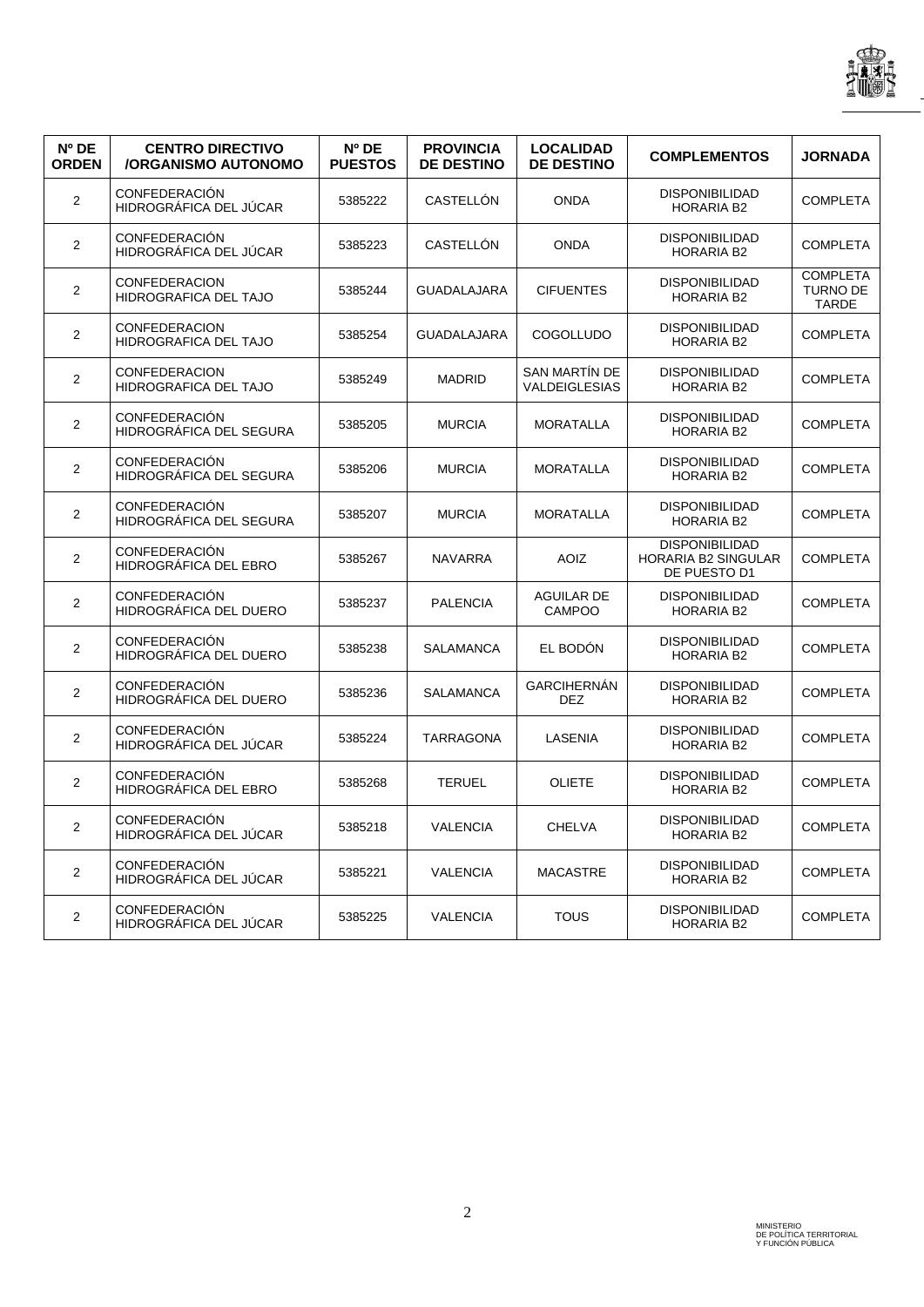

## **CATEGORIA: OFICIAL DE ACTIVIDADES TÉCNICAS Y PROFESIONALES**

| Nº DE<br><b>ORDEN</b> | <b>CENTRO DIRECTIVO</b><br><b>/ORGANISMO AUTONOMO</b>              | Nº DE<br><b>PUESTOS</b> | <b>PROVINCIA</b><br><b>DE DESTINO</b> | <b>LOCALIDAD</b><br><b>DE DESTINO</b> | <b>COMPLEMENTOS</b>                        | <b>JORNADA</b>                                     |
|-----------------------|--------------------------------------------------------------------|-------------------------|---------------------------------------|---------------------------------------|--------------------------------------------|----------------------------------------------------|
| 3                     | CONFEDERACIÓN<br>HIDROGRÁFICA DEL SEGURA                           | 5385216                 | <b>ALBACETE</b>                       | <b>HELLIN</b>                         | <b>DISPONIBILIDAD</b><br>HORARIA B2        | <b>COMPLETA</b>                                    |
| 3                     | <b>CONFEDERACIÓN</b><br>HIDROGRÁFICA DEL SEGURA                    | 5385217                 | <b>ALBACETE</b>                       | <b>HELLÍN</b>                         | <b>DISPONIBILIDAD</b><br>HORARIA B2        | <b>COMPLETA</b>                                    |
| 3                     | <b>CONFEDERACIÓN</b><br>HIDROGRÁFICA DEL SEGURA                    | 5385213                 | <b>ALBACETE</b>                       | YESTE                                 | <b>DISPONIBILIDAD</b><br>HORARIA B2        | <b>COMPLETA</b>                                    |
| 3                     | CONFEDERACIÓN<br>HIDROGRAFICA DEL SEGURA                           | 5385214                 | <b>ALBACETE</b>                       | <b>YESTE</b>                          | <b>DISPONIBILIDAD</b><br><b>HORARIA B2</b> | <b>COMPLETA</b>                                    |
| 3                     | <b>CONFEDERACION</b><br>HIDROGRAFICA DEL TAJO                      | 5385256                 | ÁVILA                                 | EL TIEMBLO                            | <b>DISPONIBILIDAD</b><br>HORARIA B2        | <b>COMPLETA</b>                                    |
| 3                     | <b>CONFEDERACION</b><br>HIDROGRAFICA DEL<br><b>GUADIANA</b>        | 5385232                 | <b>BADAJOZ</b>                        | NAVALVILLAR<br>DE PELA                | <b>DISPONIBILIDAD</b><br>HORARIA B2        | <b>COMPLETA</b>                                    |
| 3                     | CONFEDERACION<br>HIDROGRAFICA DEL<br><b>GUADIANA</b>               | 5385230                 | <b>BADAJOZ</b>                        | <b>VILLALBA DE</b><br>LOS BARROS      | <b>DISPONIBILIDAD</b><br><b>HORARIA B2</b> | <b>COMPLETA</b>                                    |
| 3                     | <b>CONFEDERACION</b><br><b>HIDROGRAFICA DEL TAJO</b>               | 5385263                 | <b>CACERES</b>                        | <b>PORTAJE</b>                        | <b>DISPONIBILIDAD</b><br>HORARIA B2        | <b>COMPLETA</b><br><b>TURNO DE</b><br>TARDE        |
| 3                     | <b>CONFEDERACION</b><br>HIDROGRAFICA DEL TAJO                      | 5385259                 | <b>CÁCERES</b>                        | <b>ABADÍA</b>                         | <b>DISPONIBILIDAD</b><br><b>HORARIA B2</b> | <b>COMPLETA</b>                                    |
| 3                     | <b>CONFEDERACION</b><br>HIDROGRAFICA DEL TAJO                      | 5385266                 | <b>CÁCERES</b>                        | ABADÍA                                | <b>DISPONIBILIDAD</b><br><b>HORARIA B2</b> | <b>COMPLETA</b><br><b>TURNO DE</b><br><b>TARDE</b> |
| 3                     | CONFEDERACION<br><b>HIDROGRAFICA DEL</b><br><b>GUADIANA</b>        | 5385235                 | <b>CÁCERES</b>                        | ALCOLLARÍN                            | <b>DISPONIBILIDAD</b><br>HORARIA B2        | <b>COMPLETA</b>                                    |
| 3                     | <b>CONFEDERACION</b><br><b>HIDROGRAFICA DEL</b><br><b>GUADIANA</b> | 5385231                 | <b>CÁCERES</b>                        | <b>ALMOHARIN</b>                      | <b>DISPONIBILIDAD</b><br><b>HORARIA B2</b> | <b>COMPLETA</b>                                    |
| 3                     | <b>CONFEDERACION</b><br><b>HIDROGRAFICA DEL</b><br><b>GUADIANA</b> | 5385233                 | <b>CÁCERES</b>                        | CAÑAMERO                              | <b>DISPONIBILIDAD</b><br><b>HORARIA B2</b> | <b>COMPLETA</b>                                    |
| 3                     | <b>CONFEDERACION</b><br><b>HIDROGRAFICA DEL TAJO</b>               | 5385260                 | <b>CÁCERES</b>                        | <b>GUIJO DE</b><br><b>GRANADILLA</b>  | <b>DISPONIBILIDAD</b><br>HORARIA B2        | <b>COMPLETA</b><br><b>TURNO DE</b><br><b>TARDE</b> |
| 3                     | <b>CONFEDERACION</b><br>HIDROGRAFICA DEL TAJO                      | 5385262                 | <b>CÁCERES</b>                        | SANTIBÁÑEZ<br>EL ALTO                 | <b>DISPONIBILIDAD</b><br>HORARIA B2        | <b>COMPLETA</b><br>TURNO DE<br>TARDE               |
| 3                     | <b>CONFEDERACION</b><br><b>HIDROGRAFICA DEL</b><br><b>GUADIANA</b> | 5385234                 | <b>CÁCERES</b>                        | <b>ZORITA</b>                         | <b>DISPONIBILIDAD</b><br>HORARIA B2        | <b>COMPLETA</b>                                    |
| 3                     | <b>CONFEDERACIÓN</b><br>HIDROGRÁFICA DEL JÚCAR                     | 5385227                 | CASTELLÓN                             | NAVAJAS                               | <b>DISPONIBILIDAD</b><br>HORARIA B2        | <b>COMPLETA</b>                                    |
| 3                     | <b>CONFEDERACION</b><br><b>HIDROGRAFICA DEL TAJO</b>               | 5385261                 | <b>CUENCA</b>                         | <b>BUENDÍA</b>                        | <b>DISPONIBILIDAD</b><br>HORARIA B2        | <b>COMPLETA</b>                                    |
| 3                     | <b>CONFEDERACION</b><br><b>HIDROGRAFICA DEL TAJO</b>               | 5385255                 | <b>GUADALAJARA</b>                    | <b>CIFUENTES</b>                      | <b>DISPONIBILIDAD</b><br><b>HORARIA B2</b> | <b>COMPLETA</b><br>TURNO DE<br>TARDE               |
| 3                     | <b>CONFEDERACION</b><br>HIDROGRAFICA DEL TAJO                      | 5385265                 | <b>GUADALAJARA</b>                    | <b>COGOLLUDO</b>                      | <b>DISPONIBILIDAD</b><br>HORARIA B2        | <b>COMPLETA</b><br>TURNO DE<br>TARDE               |